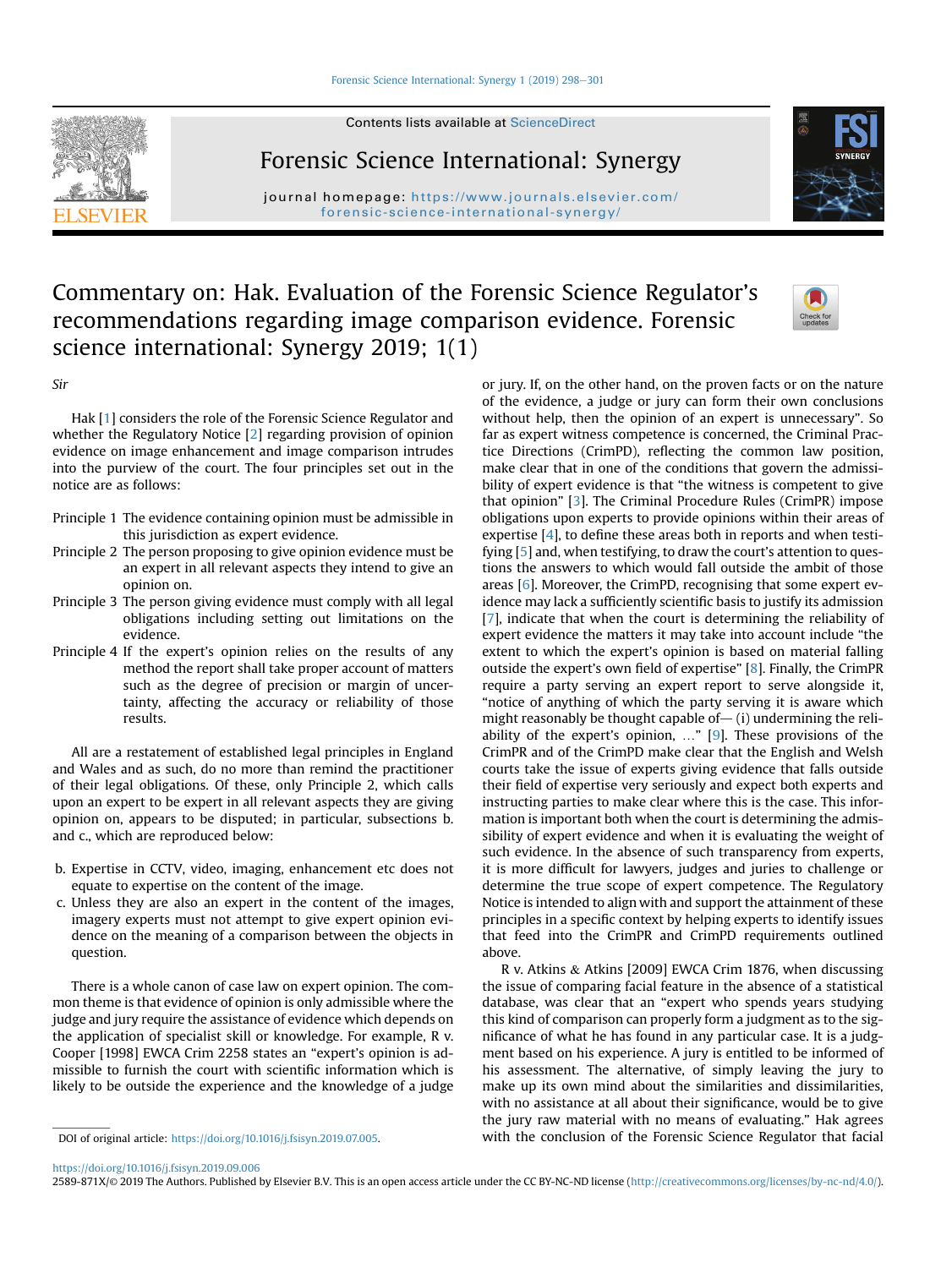image comparison is an area where specialist subject knowledge is required rather than expertise in any general form of comparison; why, in principle, are other subject areas different? There are many objects within CCTV footage where failure to have specialist knowledge of the similarities and dissimilarities and their significance would render an imagery expert no more qualified than the jury to give an opinion on the meaning of a comparison. In an example known to the Forensic Science Regulator, an imagery expert concluded that two images showed the same vehicle, but an individual with expert knowledge of that type of vehicle was able to identify a difference in the light housing between the two images. This difference meant that the two images could not have been of the same vehicle. An imagery expert who presents opinions on such issues when they do not have the specialist knowledge to do so risks misleading the court and, by being no more qualified than the jury, they could be said to be usurping the role of the jury.

R v Coles [2018] EWCA Crim 407 was cited to show that the issue of whether a subject matter expert was required had been recently considered. The prosecution witness gave evidence that she recognised the defendant who she knew sufficiently well for this purpose; this is not expert opinion and is governed by the rules in PACE Code D [\[10](#page-2-0)]. From the judgment, it would appear that only in cross examination did the defence expert discuss similarities in the clothing. An item's colour under particular lighting or camera conditions is an area where imagery experts have specific knowledge and expertise which may be able to assist the court in some cases. In this case, however, the judgment concluded that "the question of linking the appearance and colour of an object which the jury had - the jacket - with the appearance and colour on the video does not require, in [the court's] view, expert evidence". This echoes subsection (c) of Principle 2 of the Regulatory Notice, which has mistakenly been interpreted by Hak as a requirement to have a second expert present. If there is a subject matter expert who can "furnish the court with scientific information which is likely to be outside the experience and the knowledge of a judge or jury" [\[11\]](#page-2-0), their evidence may be required. However, in some cases, once any imagery artefacts have been accounted for, the court may decide that no further expertise is required; this is the position in R v Coles.

Hak describes the work of the expert in forensic video analysis, using an example of images of vehicles to describe their work "addressing such issues as aspect ratio, compression artefacts, motion blur, lighting, resolution and other technical considerations": we concur that these activities are within the expertise of reputable experts in forensic video analysis and are invaluable in enabling the court to understand technicalities that are not within the expertise of lay judges or jurors. Without this expertise, a lay person would be in danger of mistaking a technical artefact for a difference between two images or could fail to appreciate the impact that, for example, missing frames could have made.

Hak goes on to describe the comparison phase, again using the example of vehicle comparison, thus: "The expert would then conduct a scientific comparison of the questioned and known vehicles and provide a qualitative opinion as to the relationship between the vehicles." A scientific comparison is of course what should happen, by a suitably qualified expert. However, in many examples of such work seen by the Forensic Science Regulator, the approach deployed is not a scientifically robust process. Continuing the vehicle example, although noting that similar problems exist across other comparison types, many analysts currently start from a position of attempting to exclude the known vehicle as being the same as the vehicle in the questioned footage, by checking if there are any differences that cannot be accounted for by technical issues. Only if the vehicle cannot be excluded as being that in the questioned footage does the analyst attempt to provide a "qualitative opinion as to the relationship between the vehicles". This twostage interpretation is not the best way to carry out an evaluation of evidential strength. One of the problems with first attempting to exclude is that the poorer the quality of the imagery, the less likely is it that the analyst will be able to find sufficient differences to exclude the known vehicle as being that in the questioned footage. Wording such as "despite making every effort to do so, I have not been able to exclude [item x] as being that observed in the [CCTV footage from the crime]" has the potential to be highly biasing, yet it may be that there are very few features in poor quality footage that would be capable of making an exclusion. When the analyst is unable to exclude, they currently then attempt to qualify, using a verbal scale, the strength of support for the two vehicles being the same. This assessment appears to be based only on the quality of the imagery (what features can be seen) and the level of similarity between the vehicles and to be prone to large (and unquantified) levels of variation within and between analysts. There appears, in the majority of instances the Regulator has seen, to be no consideration of the probability of the observed level of similarity if the items are in fact different. Neither does there appear to be any form of calibration of the opinion produced in this way.

In order to make a balanced and meaningful scientific interpretation, a scientist must address two or more competing propositions within the framework of circumstances of the case; for each, the scientist must consider the probability of the findings, given the proposition  $[12]$ . Returning to the vehicles example, where the propositions could take the form:

The vehicle in the questioned footage is the same vehicle as that in the known footage.

The vehicle in the questioned footage is some other unknown vehicle.

The findings here will consist of a collection of observations on the questioned footage, some of which will be similar to observations on the known footage and some of which will be different. It is necessary to address questions of the form:

What is the probability that those observations would have been made if the first proposition were true?

What is the probability that those observations would have been made if the second proposition were true?

It is the ratio of those two probabilities that is central to the evaluation. We do not expect that the scientist would necessarily have the means to provide quantitative probabilities (and this is the state in many forensic comparative disciplines as they are currently practised, including handwriting, toolmarks and fingerprints) but we do consider it reasonable for the scientist to form a qualitative view about which of the two probabilities is the larger. The greater the ratio between the scientist's assignments of the two probabilities, the greater the weight of evidence in favour of the former proposition (and, of course, vice versa). The evaluation will be conditioned heavily by the scientist's knowledge of the domain including, in particular, the proportion of vehicles on the roads that would give rise to features observed in the questioned image. Opinions formed in this way should be subject to calibration by regular participation in proficiency tests using CCTV footage of similar quality to that observed in casework, but where the true identity of the objects in question is known by the organiser.

If the expert has no such domain knowledge, he or she is not in a position to provide a balanced evaluation to the court: evaluating only the probability of the findings if the vehicle in the questioned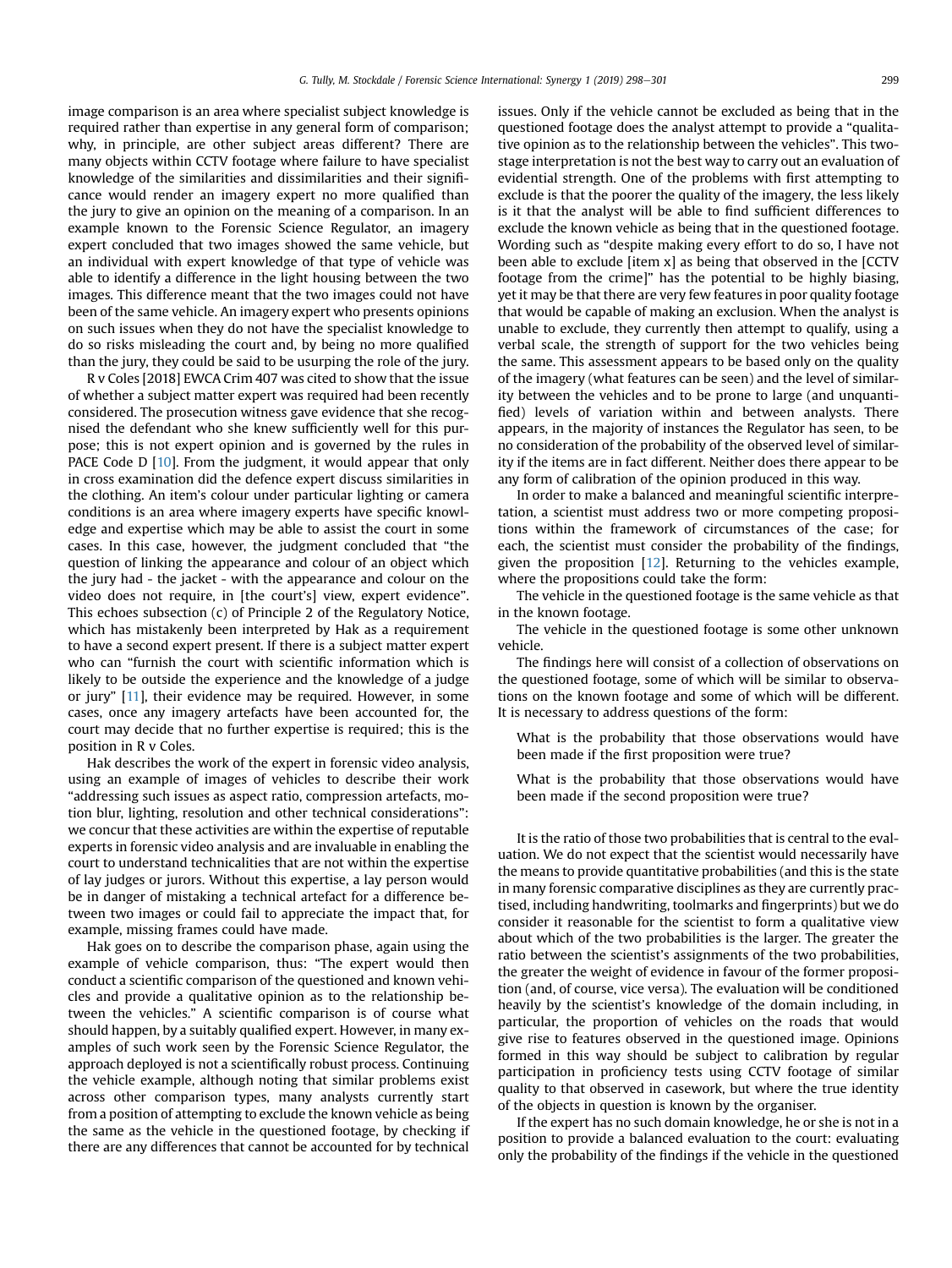<span id="page-2-0"></span>footage is the same vehicle as that in the known footage is unbalanced and has little meaning, even supposing that minor differences between variants of vehicle models are successfully identified. Referring to an unbalanced evaluation of only one proposition as a scientific comparison or opinion will mislead the court.

Hak argues that the expert is trained to understand how the imaging process affects the applicable subject matter and to look at class and individual characteristics for both similarities and dissimilarities (much of which we agree) but he then concludes that "the Forensic Scale is used by image comparison experts to properly describe the strength of their opinion." As set out above, this opinion does not currently appear to be "properly described" or based on scientific principles of interpretation. It lacks, for classes of item not within the expertise of the video analyst, knowledge of the independence or otherwise of class characteristics or the probability of observing the findings under competing proposition(s). Applying a "Forensic Scale" without the appropriate scientifically justified reasoning and then referring to "scientific comparison" risks giving a false impression that the evaluation is scientific when it is not. That is why, as is entirely proper, the Regulator has focussed on the science.

Research has demonstrated that an expert in comparison of one class of object does not perform as an expert when comparing different classes of objects (e.g. Ref. [13] for an overview [14]; for a specific example concerning vehicles). It is also essential to learn the lessons of comparison evidence from disciplines such as microscopic hair comparison, where examiners reached conclusions about questioned and known hair samples which went beyond any scientific justification [15]. We have yet to see scientific evidence for the conclusions reached by imagery analysts in respect of vehicles, clothing or any other subject matter with the exception of facial comparison, where there have been a number of studies into the effectiveness of trained and untrained individuals in carrying out facial comparison [16]. Similar research has been carried out on fingerprint comparison [17].

Hak refers to the use of comparison evidence in court for decades, but in no other area of forensic science does a reputable expert attempt to provide an interpretation of a comparison when they have no expertise within that discipline: a fingerprint expert will not conduct comparison of footwear marks unless he or she has been specifically trained in footwear marks and vice versa. The conclusions reached by such experts depend not only on their evaluation of similarities and differences between marks but also on their knowledge of the subject matter: the fact that no differences are observed between two footwear marks does not mean that the marks were made by the same shoe; there must also be consideration of the probability of observing indistinguishable marks if they were left by different shoes.

Notwithstanding the disagreements above, in the final analysis, we differ from Hak on only one of three points in his suggested approach. It is indisputable that judges hold the responsibility of determining admissibility but in order that they can do so, the expert is obliged to disclose any and all limitations of their evidence and their expertise. All experts have a legal obligation to confine their opinion to their own area of expertise; it should not be left to the court to uncover a lack of expertise that has not been made clear. We agree that more training is indeed required. We are in agreement that a subject matter expert is required for facial comparison and for determining the type of vehicle, clothing, or other object shown. It is only in relation to a general comparison that we differ. Here, it is possible that a content expert may be required or, depending on the case circumstances, it is possible that all the court requires is for the imagery expert to explain the technical issues with the footage that could make an object appear more similar or more different than a lay person might expect. Beyond that, it may be that the expert is no more qualified than the juror to assess whether or not the items are the same.

The difference may in the end be one of emphasis: Hak argues that the issue is one of competence and that the Regulator should mandate training and certification standards. We are in agreement that only those with the correct expertise, using an appropriate scientific method, should give opinion evidence in comparison. Therefore, the Regulator continues to press for compliance with the required standards, which require both demonstration of competence and scientific validity of methods. To reiterate, the proper method for scientific evaluation of evidence is balanced, evaluating the probability of the evidence under at least two alternate propositions. Without knowledge of the subject area, it is difficult to see how an "expert in general comparison" could properly evaluate the probability of their observations under the proposition that the items being compared are not the same; that leaves an unbalanced evaluation based solely on the level of similarity between the items and the level of detail that can be seen in the footage.

In conclusion we note that, prior to publication, the Regulatory Notice was subject to detailed consideration by the Forensic Science Advisory Council, which includes representatives from the across the CJS.

## References

- [1] J.W. Hak, Evaluation of the Forensic Science Regulator's Recommendations Regarding Image Comparison Evidence, FSI: Synergy, 2019. [https://doi.org/](https://doi.org/10.1016/j.fsisyn.2019.07.005) [10.1016/j.fsisyn.2019.07.005.](https://doi.org/10.1016/j.fsisyn.2019.07.005)
- [2] FSR Regulatory Notice 01/2019, Image enhancement and image comparison: provision of opinion, Available at: [www.gov.uk/government/publications/](http://www.gov.uk/government/publications/image-enhancement-and-image-comparison-provision-of-opinion) [image-enhancement-and-image-comparison-provision-of-opinion](http://www.gov.uk/government/publications/image-enhancement-and-image-comparison-provision-of-opinion).
- [3] Criminal Practice DIrection (Crim PD) V 19A.1(iii), Available at: [www.justice.](http://www.justice.gov.uk/courts/procedure-rules/criminal/docs/2015/criminal-procedure-rules-practice-directions-april-2019.pdf) [gov.uk/courts/procedure-rules/criminal/docs/2015/criminal-procedure-rules](http://www.justice.gov.uk/courts/procedure-rules/criminal/docs/2015/criminal-procedure-rules-practice-directions-april-2019.pdf)[practice-directions-april-2019.pdf](http://www.justice.gov.uk/courts/procedure-rules/criminal/docs/2015/criminal-procedure-rules-practice-directions-april-2019.pdf). page 315.
- [4] Criminal Procedure Rules (CrimPR) 19.2(1)(a)(ii), Available at: [www.justice.](http://www.justice.gov.uk/courts/procedure-rules/criminal/docs/2015/criminal-procedure-rules-practice-directions-april-2019.pdf) [gov.uk/courts/procedure-rules/criminal/docs/2015/criminal-procedure-rules](http://www.justice.gov.uk/courts/procedure-rules/criminal/docs/2015/criminal-procedure-rules-practice-directions-april-2019.pdf)[practice-directions-april-2019.pdf](http://www.justice.gov.uk/courts/procedure-rules/criminal/docs/2015/criminal-procedure-rules-practice-directions-april-2019.pdf). page 260.
- [5] CrimPR 19.2(3)(a), Available at: [www.justice.gov.uk/courts/procedure-rules/](http://www.justice.gov.uk/courts/procedure-rules/criminal/docs/2015/criminal-procedure-rules-practice-directions-april-2019.pdf) [criminal/docs/2015/criminal-procedure-rules-practice-directions-april-2019.](http://www.justice.gov.uk/courts/procedure-rules/criminal/docs/2015/criminal-procedure-rules-practice-directions-april-2019.pdf) [pdf.](http://www.justice.gov.uk/courts/procedure-rules/criminal/docs/2015/criminal-procedure-rules-practice-directions-april-2019.pdf) page 261.
- [6] CrimPR 19.2(3)(b), Available at: [www.justice.gov.uk/courts/procedure-rules/](http://www.justice.gov.uk/courts/procedure-rules/criminal/docs/2015/criminal-procedure-rules-practice-directions-april-2019.pdf) [criminal/docs/2015/criminal-procedure-rules-practice-directions-april-2019.](http://www.justice.gov.uk/courts/procedure-rules/criminal/docs/2015/criminal-procedure-rules-practice-directions-april-2019.pdf) [pdf.](http://www.justice.gov.uk/courts/procedure-rules/criminal/docs/2015/criminal-procedure-rules-practice-directions-april-2019.pdf) page 261.
- [7] CrimPD V 19A.4, Available at: [www.justice.gov.uk/courts/procedure-rules/](http://www.justice.gov.uk/courts/procedure-rules/criminal/docs/2015/criminal-procedure-rules-practice-directions-april-2019.pdf) [criminal/docs/2015/criminal-procedure-rules-practice-directions-april-2019.](http://www.justice.gov.uk/courts/procedure-rules/criminal/docs/2015/criminal-procedure-rules-practice-directions-april-2019.pdf) [pdf.](http://www.justice.gov.uk/courts/procedure-rules/criminal/docs/2015/criminal-procedure-rules-practice-directions-april-2019.pdf) page 316.
- [8] CrimPD V 19A.5(e), Available at: [www.justice.gov.uk/courts/procedure-rules/](http://www.justice.gov.uk/courts/procedure-rules/criminal/docs/2015/criminal-procedure-rules-practice-directions-april-2019.pdf) [criminal/docs/2015/criminal-procedure-rules-practice-directions-april-2019.](http://www.justice.gov.uk/courts/procedure-rules/criminal/docs/2015/criminal-procedure-rules-practice-directions-april-2019.pdf) [pdf.](http://www.justice.gov.uk/courts/procedure-rules/criminal/docs/2015/criminal-procedure-rules-practice-directions-april-2019.pdf) page 317.
- [9] CrimPR 19.3(3)(c), Available at: [www.justice.gov.uk/courts/procedure-rules/](http://www.justice.gov.uk/courts/procedure-rules/criminal/docs/2015/criminal-procedure-rules-practice-directions-april-2019.pdf) [criminal/docs/2015/criminal-procedure-rules-practice-directions-april-2019.](http://www.justice.gov.uk/courts/procedure-rules/criminal/docs/2015/criminal-procedure-rules-practice-directions-april-2019.pdf) [pdf.](http://www.justice.gov.uk/courts/procedure-rules/criminal/docs/2015/criminal-procedure-rules-practice-directions-april-2019.pdf) page 261.
- [10] Police and Criminal Evidence Act 1984 (PACE) Code D Code of Practice for the Identification of Persons by Police Officers.
- [11] [R.v. Cooper, EWCA Crim 2258, 1998](http://refhub.elsevier.com/S2589-871X(19)30151-2/sref11).
- [12] [I.W. Evett, G. Jackson, J.A. Lambert, S. McCrossan, The impact of the principles](http://refhub.elsevier.com/S2589-871X(19)30151-2/sref12) [of evidence interpretation on the structure and content of statements, Sci. Jus](http://refhub.elsevier.com/S2589-871X(19)30151-2/sref12)[tice 40 \(2000\) 233](http://refhub.elsevier.com/S2589-871X(19)30151-2/sref12)-[239.](http://refhub.elsevier.com/S2589-871X(19)30151-2/sref12)
- [13] [G. Edmond, A. Towler, G. Ribeiro, B. Found, D. White, K. Ballantyne,](http://refhub.elsevier.com/S2589-871X(19)30151-2/sref13) [R.A. Searston, M.B. Thompson, J.M. Tangen, Thinking forensics: cognitive sci](http://refhub.elsevier.com/S2589-871X(19)30151-2/sref13)[ence for forensic practitioners, Sci. Justice 57 \(2017\) 144](http://refhub.elsevier.com/S2589-871X(19)30151-2/sref13)-[154.](http://refhub.elsevier.com/S2589-871X(19)30151-2/sref13)
- [14] [C.M. Bukach, W.S. Phillips, I. Gauthier, Limits of generalization between cate](http://refhub.elsevier.com/S2589-871X(19)30151-2/sref14)[gories and implications for theories of category speci](http://refhub.elsevier.com/S2589-871X(19)30151-2/sref14)ficity, Atten. Percept. Psy[chophys. 72 \(2010\) 1865](http://refhub.elsevier.com/S2589-871X(19)30151-2/sref14)-[1874](http://refhub.elsevier.com/S2589-871X(19)30151-2/sref14).
- [15] [www.fbi.gov/news/pressrel/press-releases/fbi-testimony-on-microscopic](http://www.fbi.gov/news/pressrel/press-releases/fbi-testimony-on-microscopic-hair-analysis-contained-errors-in-at-least-90-percent-of-cases-in-ongoing-review)[hair-analysis-contained-errors-in-at-least-90-percent-of-cases-in-ongoing](http://www.fbi.gov/news/pressrel/press-releases/fbi-testimony-on-microscopic-hair-analysis-contained-errors-in-at-least-90-percent-of-cases-in-ongoing-review)review
- [16] D. White, P.J. Phillips, C.A. Hahn, M. Hill, A.J. O'Toole, Perceptual expertise in forensic facial image comparison, Proc. R. Soc. B 282 (2015). [http://doi.org/](http://doi.org/10.1098/rspb.2015.1292) [10.1098/rspb.2015.1292](http://doi.org/10.1098/rspb.2015.1292).
- [17] J.M. Tangen, M.B. Thompson, D.J. McCarthy, Identifying fingerprint expertise, Psychol. Sci. 22 (2011) 995-997. <https://doi.org/10.1177/0956797611414729>.